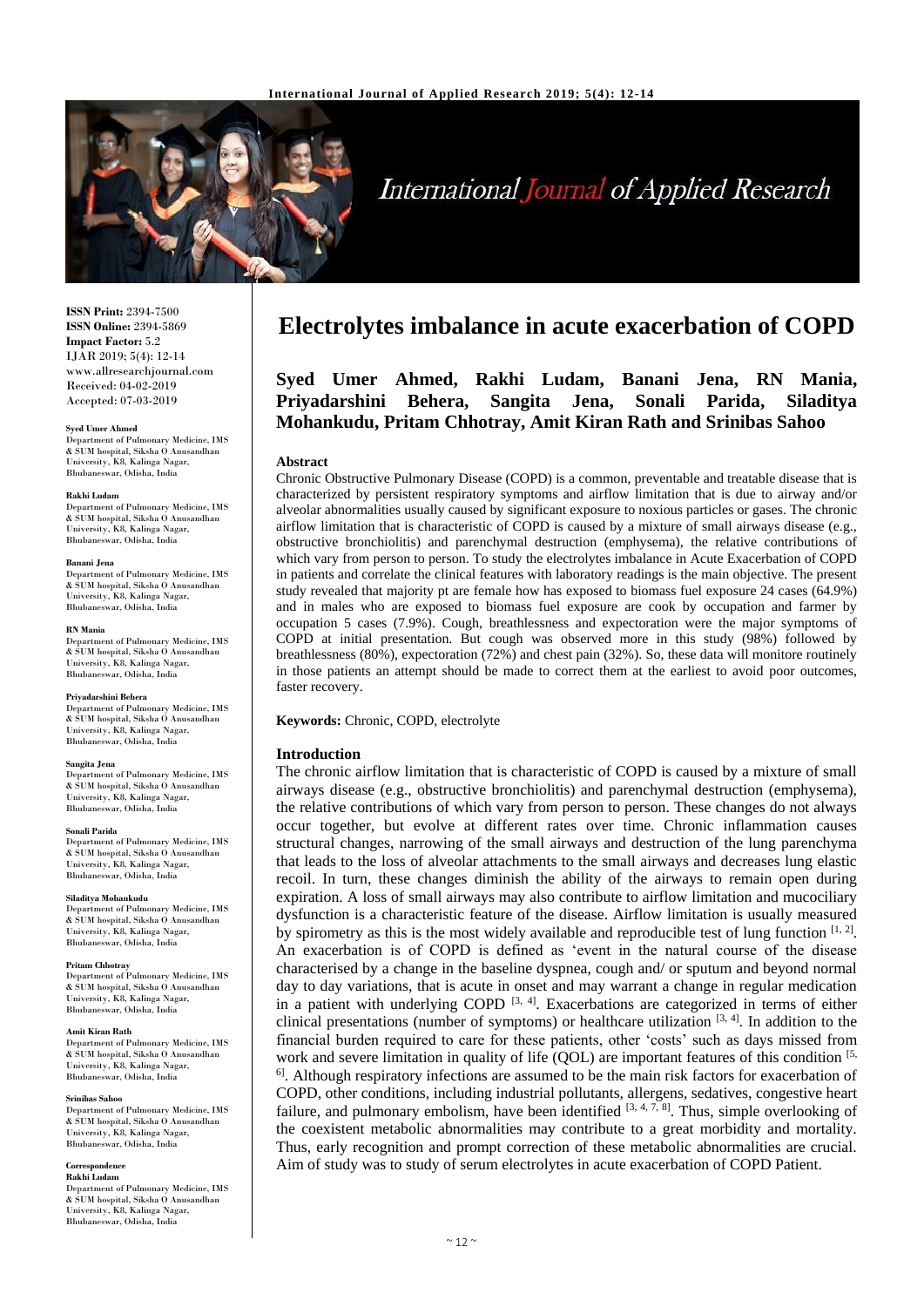## **Material and Methods Source of data**

Patients who presented to the OPD and IPD of PG Department of pulmonary medicine and emergency department at IMS& SUM Hospital & were subsequently diagnosed with AE COPD according to GOLD Guideline. It is a cross sectional study of sample size taken as AE COPD 100 Cases, Stable COPD 40 Cases. All cases of diagnosed COPD patients presenting to OPD and IPD of PG Department of pulmonary medicine and emergency department with acute exacerbation according GOLD Guideline. The exclusion criteria was Patients who are sputum smear positive for TB. Pregnant women and HIV AND HBC. Other causes of Dyselectrolytemia were excluded from the study like chronic renal failure, diabetic ketoacidosis, adrenocortical insufficiency, cerebral salt wasting.

## **Sample collection**

Under all aseptic condition blood samples from all the subjects were collected for the estimation of serum electrolytes like sodium and potassium and chloride in auto analyzer (Easylyte plus-sodium, potassium, chloride analyzer, Medica Corporation, USA. Kit used was supplied by the same company.) and magnesium and phosphorus in modulator analyzer cobos <501 (6000), Hitachi at the clinical laboratory of IMS ANS SUM Hospital, Bhubaneswar, Odisha.

Statistical analysis will be done using MS Office Ex-Cel AND SPSS for windows v17.0 & data will be presented as mean  $\pm$  SD, Statistical significance analyzed by Student's ttest ( $P < 0.005$  was considered as statistically significant).

## **Results**

Majority of the study population (65 cases) were between 60 years – 80 years of the age few populations is (13 cases) are >80 years.

| Age In Yrs | <b>Frequency</b> | <b>Percentage</b> |
|------------|------------------|-------------------|
| $40-60$    | 22               | つつ                |
| 60-80      | 55               | 61                |
| > 80       | 13               |                   |
| Total      |                  |                   |

**Table 1:** Age distribution in AE COPD

Majority of the study population are male (63 cases) and female population is (37 cases)



**Fig 1:** Gender distribution in AE COPD

| Table 2: Mean and standard deviation of age in AE COPD |  |
|--------------------------------------------------------|--|
|--------------------------------------------------------|--|

| Male   | $61.30 + 15.94$ |
|--------|-----------------|
| Female | $56.35 + 14.60$ |
| Total  | $59.47 + 15.57$ |

**Table 3:** Age and Gender Distribution AE COPD

| Age In Yrs | <b>Female</b> |                                                  | Male |      |
|------------|---------------|--------------------------------------------------|------|------|
|            |               | <b>Frequency Percentage Frequency Percentage</b> |      |      |
| $40 - 60$  |               | 29.7                                             |      | 17.5 |
| 60-80      |               | 54.1                                             | 45   |      |
| >80        |               | 16.2                                             |      |      |
| Total      | 27            |                                                  | 63   |      |

Majority of the study population were (60 -80 year) of age groups. male population is 45 cases (71.4%) and female population is 20 cases (54.1%). 40-60 year of age group, male 11 cases (17.5%) and female population is 11 cases (29.7%)

**Table 4:** Smoking Status in both Male and Female in AE COPD

| Smoking- | Female |                                                        | Male |      |
|----------|--------|--------------------------------------------------------|------|------|
|          |        | <b>Frequency   Percentage   Frequency   Percentage</b> |      |      |
| No       |        | 100.0                                                  | 29   | 46.0 |
| Yes      |        | 0.0                                                    |      | 54.0 |
| Total    |        |                                                        |      |      |



**Fig 2:** Smoking status in male and female in AE COPD

The study revealed that majority COPD patients are smoker, smoker male COPD are 34 cases (54%), nonsmokers male COPD are 29 cases (46%). female are nonsmokers 0 cases (100%)

**Table 5:** Symptomatology in AE COPD

| <b>Symptoms</b> | Present          |                                     | <b>Absent</b> |    |
|-----------------|------------------|-------------------------------------|---------------|----|
|                 | <b>Frequency</b> | Percentage   Frequency   Percentage |               |    |
| Cough           | 98               | 98                                  |               |    |
| Sputum          | 72.              | 72                                  | 28            | 28 |
| Chestpain       | 32               | 32                                  | 68            | 68 |
| Sob             | 80               | 80                                  | 20            |    |
| Fever           | 33               | 33                                  | 67            |    |
| Weakness        |                  |                                     | RΔ            |    |



**Fig 3:** Symptomatology of AE COPD